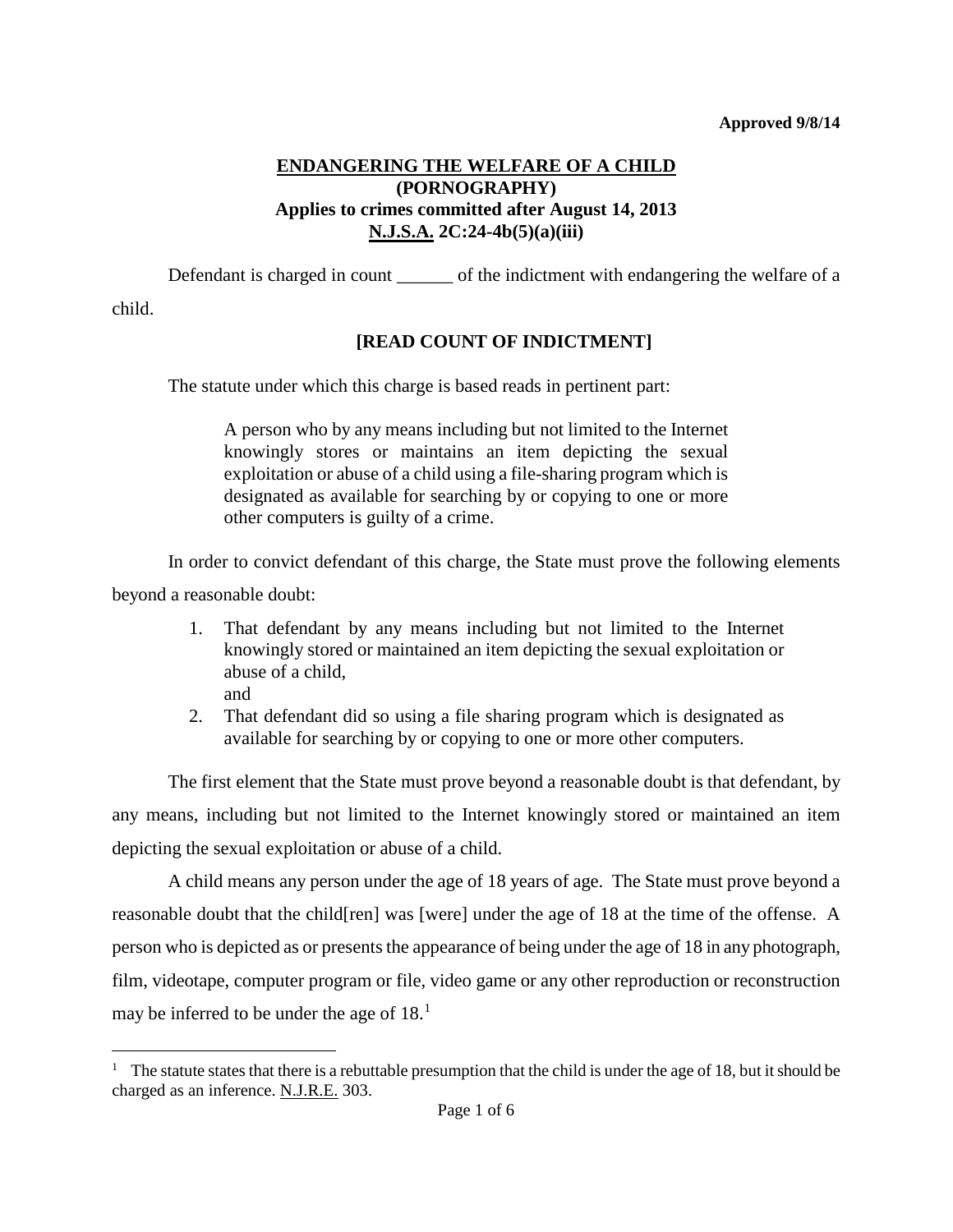It is not a defense that the defendant did not know that the child[ren] was [were] under the age of 18 or that the defendant believed that the child[ren] was [were] 18 years old or older, even if such a mistaken belief was reasonable.<sup>[2](#page-1-0)</sup>

### **[USE IF DEFENDANT ASSERTS "VIRTUAL CHILD" DEFENSE]**

A child means any person under the age of 18 years of age. The State must prove beyond a reasonable doubt that the [child][children] [was] [were] under the age of 18 at the time of the offense. Moreover, the State must prove beyond a reasonable doubt that the images in question were of [a] real [child] [children] and that defendant knew that the images were of [a] real [child][children].<sup>[3](#page-1-1)</sup> A person who is depicted as or presents the appearance of being under the age of 18 in any photograph, film, videotape, computer program or file, video game or any other reproduction or reconstruction may be inferred to be under the age of 18.[4](#page-1-2)

It is not a defense that the defendant did not know that the [child][children] [was] [were] under the age of 18 or that the defendant believed that the [child][children] [was] [were] 18 years old or older, even if such a mistaken belief was reasonable.<sup>[5](#page-1-3)</sup>

### **[RESUME MAIN CHARGE]**

To store means to keep or put in computer memory. To maintain means to keep in a certain condition. The Internet means the international computer network of both federal and non-federal interoperable packet switched data networks.

A person acts knowingly with respect to the nature of his/her conduct or the attendant circumstances if he/she is aware that the conduct is of that nature or that such circumstances exist or the person is aware of a high probability of their existence. A person acts knowingly with respect to a result of the conduct if he/she is aware that it is practically certain that the conduct will cause a result. "Knowing," "with knowledge," or equivalent terms have the same meaning.

<span id="page-1-0"></span><sup>&</sup>lt;sup>2</sup> N.J.S.A. 2C:24-4b(6). See State v. Perez, 177 N.J. 540, 555 (2003). Ĩ.

<span id="page-1-1"></span><sup>&</sup>lt;sup>3</sup> State v. May, 362 N.J. Super. 572, 588 (App. Div. 2003).

<span id="page-1-2"></span><sup>&</sup>lt;sup>4</sup> The statute states that there is a rebuttable presumption that the child is under the age of 18, but it should be charged as an inference. N.J.R.E. 303.

<span id="page-1-3"></span><sup>&</sup>lt;sup>5</sup> N.J.S.A. 2C:24-4b(6). See State v. Perez, 177 N.J. 540, 555 (2003).

Page 2 of 6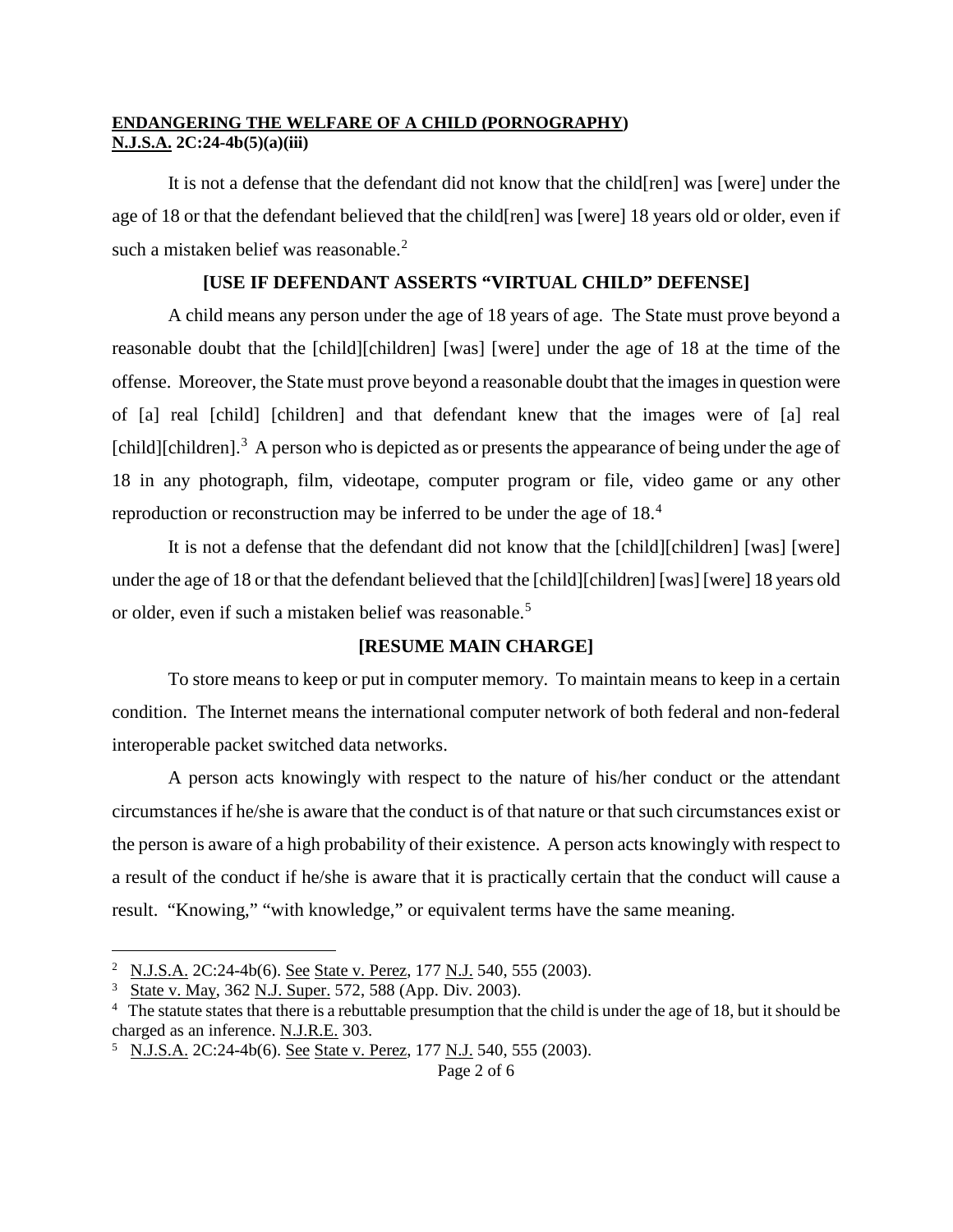Knowledge is a condition of the mind. It cannot be seen and can only be determined by inference from defendant's conduct, words or acts. A state of mind is rarely susceptible of direct proof but must ordinarily be inferred from the facts. Therefore, it is not necessary that the State produce witnesses to testify that an accused said that he/she had a certain state of mind when he/she did a particular thing. It is within your power to find that such proof has been furnished beyond a reasonable doubt by inference which may arise from the nature of his/her acts and conduct and from all he/she said and did at the particular time and place and from all surrounding circumstances established by the evidence.

An item depicting the sexual exploitation or abuse of a child means any photograph, film, video, an electronic, electromagnetic or digital recording, an image stored or maintained in a computer program or file or in a portion of a file, or any other reproduction or reconstruction which depicts a child engaging in a prohibited sexual act or in the simulation of such an act.<sup>[6](#page-2-0)</sup> Here, the State alleges that the item was a (list item).

A prohibited sexual act means:

# **[CHOOSE APPROPRIATE]**

*sexual intercourse*, which is penetration, however slight, of the vagina by a penis.<sup>[7](#page-2-1)</sup>

*anal intercourse*, which is penetration, however slight, into the anus.<sup>[8](#page-2-2)</sup>

*masturbation*, which is stimulation of the genitals.<sup>[9](#page-2-3)</sup>

*bestiality*, which is a sexual connection between a person and an animal.<sup>10</sup>

*sadism*, which is sexual gratification dependent largely on the infliction of pain on others.<sup>[11](#page-2-5)</sup>

*masochism*, which is sexual gratification dependent largely on the infliction of physical or mental abuse on the person. $^{12}$  $^{12}$  $^{12}$ 

<span id="page-2-0"></span><sup>6</sup> See N.J.S.A. 2C:24-4b(1). Ĩ.

<span id="page-2-1"></span><sup>7</sup> Hice v. State, 593 S.W.2d 57, 64 (Ark. 1980) and cases cited there.

<span id="page-2-2"></span><sup>8</sup> State v. Gallagher, 286 N.J. Super. 1, 13 (App. Div. 1995), certif. denied, 146 N.J. 569 (1996).

<span id="page-2-3"></span><sup>&</sup>lt;sup>9</sup> People v. Lamb, 90 Cal. Rptr.2d 565, 576 (Ct. App. 1999).

<span id="page-2-4"></span><sup>10</sup> State v. Bonynge, 450 N.W.2d 331, 338 (Minn. Ct. App. 1990).

<span id="page-2-5"></span><sup>11</sup> Ex Parte Anderson, 902 S.W.2d 695, 700 (Tex. Ct. App. 1995).

<span id="page-2-6"></span><sup>12</sup> Id. at 700.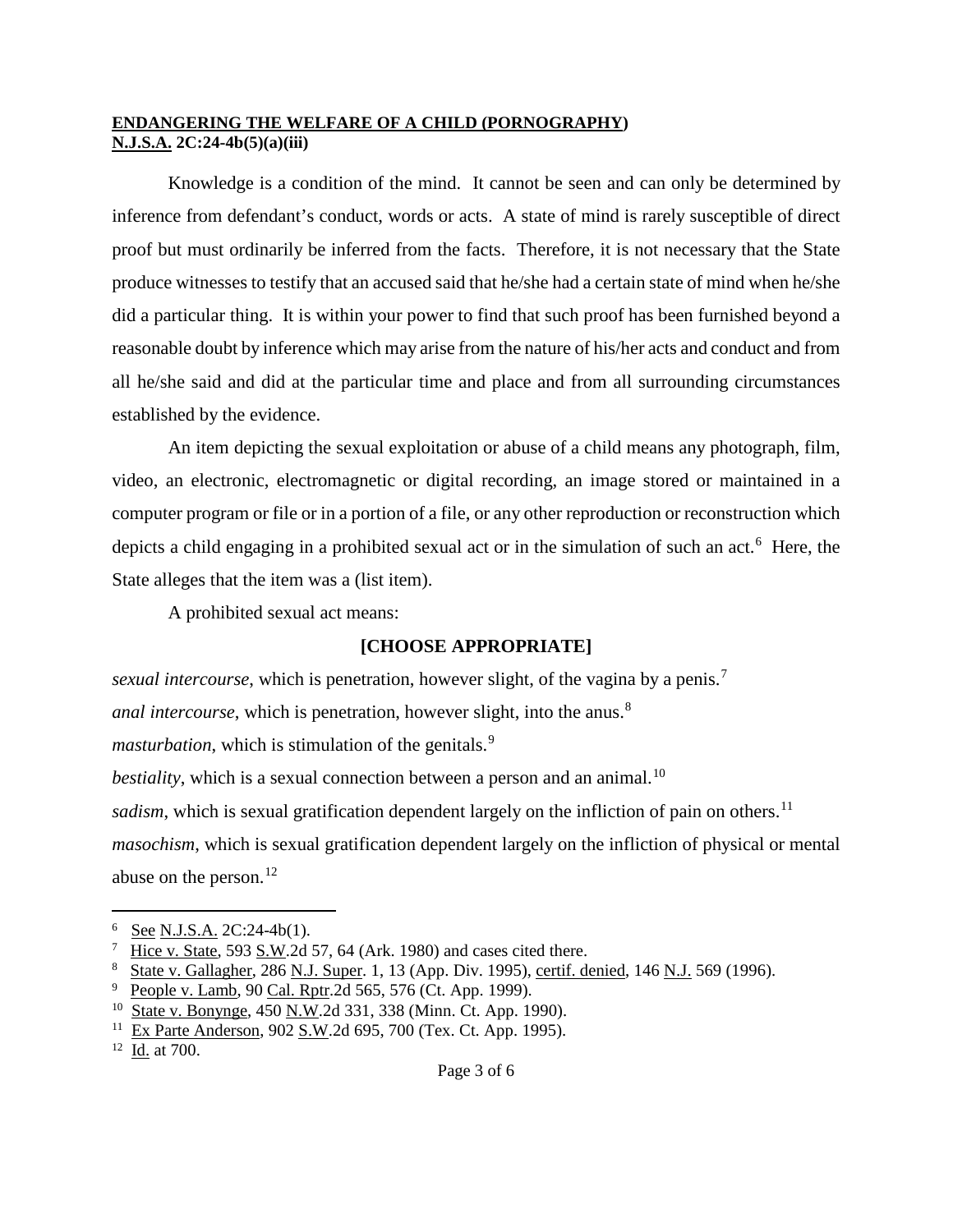*fellatio*, which is oral contact with the male sexual organ.<sup>[13](#page-3-0)</sup>

*cunnilingus*, which is oral contact with the female sex organ.<sup>[14](#page-3-1)</sup>

*nudity*, if depicted for the purpose of sexual stimulation or gratification of any person who may view such depiction.

*vaginal intercourse*, which is the penetration of the vagina, or **[where appropriate]** of the space between the labia majora or outer lips of the vulva.<sup>[15](#page-3-2)</sup>

*sexual penetration*, which is insertion of the hand, finger or object into the anus or vagina, either by the defendant or on the defendant's instructions.[16](#page-3-3)

*sexual contact*, which is an intentional touching by the victim or defendant, either directly or through clothing, of the victim's or defendant's intimate parts for the purpose of degrading or humiliating the victim or sexually arousing or sexually gratifying the defendant.<sup>[17](#page-3-4)</sup>

The second element that the State must prove beyond a reasonable doubt is that defendant in storing or maintaining an item depicting the sexual exploitation or abuse of a child did so using a file sharing program which is designated as available for searching by or copying to one or more other computers. A file sharing program means a computer program, application, software or operating system that allows the user of a computer on which such program, application, software or operating

<span id="page-3-0"></span><sup>&</sup>lt;sup>13</sup> State in the Interest of S.M., 284 N.J. Super. 611, 616-19 (App. Div. 1995). Ĩ.

<span id="page-3-1"></span><sup>14</sup> State v. Fraction, 206 N.J. Super. 532, 535-36 (App. Div. 1985), certif. denied, 104 N.J. 434 (1986).

<span id="page-3-2"></span><sup>&</sup>lt;sup>15</sup> See State v. J.A., 337 N.J. Super. 114 (App. Div. 2001). The Appellate Division upheld the charge given by the trial court in that case which included the following language which can be used if the circumstances of the specific case are appropriate: "This means that if you find from all of the evidence presented beyond a reasonable doubt that there was [penile] penetration to the outer area of the vaginal opening, what is commonly referred to as the vaginal lips, that is sufficient to establish penetration under the law."

<span id="page-3-3"></span><sup>&</sup>lt;sup>16</sup> N.J.S.A. 2C:24-4b(1)(j) refers to "[a]ny act of sexual penetration or sexual contact as defined in N.J.S. 2C:14-1." Every other act of "penetration" referred to in N.J.S.A. 2C:14-1, except for vaginal intercourse, is set forth in the definition of prohibited sexual act.

<span id="page-3-4"></span><sup>&</sup>lt;sup>17</sup> N.J.S.A. 2C:14-1d. See State v. J.A., 337 N.J. Super. 114 (App. Div. 2001). The Appellate Division upheld the charge given by the trial court in that case which included the following language which can be used if the circumstances of the specific case are appropriate: "This means that if you find from all of the evidence presented beyond a reasonable doubt that there was [penile] penetration to the outer area of the vaginal opening, what is commonly referred to as the vaginal lips, that is sufficient to establish penetration under the law."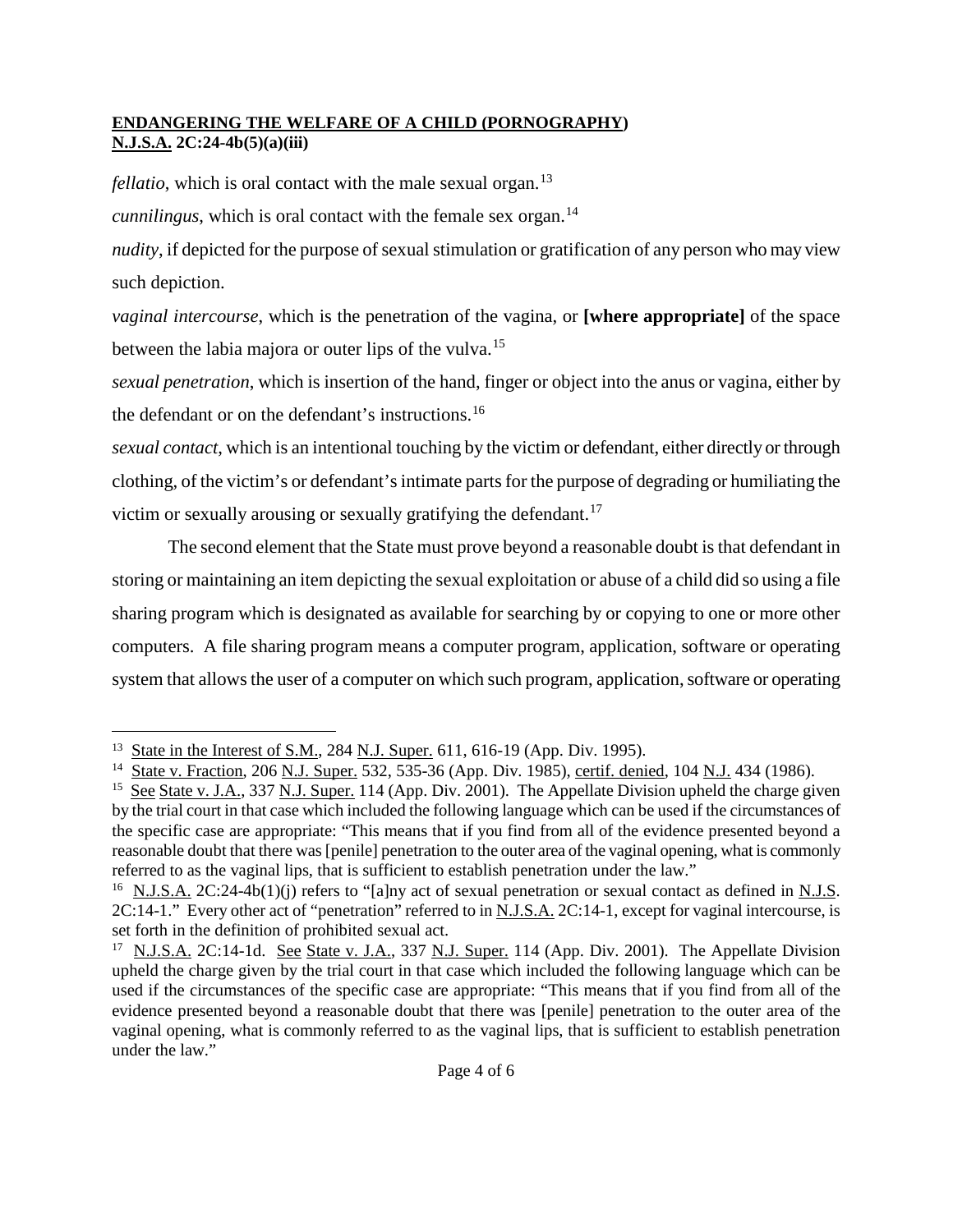system is installed to designate files as available for searching by or copying to one or more other computers, to transmit such designated files directly to one or more other computers, and to request the transmission of such designated files directly from one or more other computers. The term file sharing program includes but is not limited to a computer program, application or software that enable a computer user to participate in a peer to peer network. A peer-to-peer network means a connection of computer systems through which files are shared directly between the systems on a network without the need of a central server.<sup>[18](#page-4-0)</sup>

The State does not have to prove that an item depicting the sexual exploitation or abuse of a child actually was searched, copied, transmitted or viewed by another user of the file sharing program or by any other persons or that the defendant was aware that the item depicting the sexual exploitation or abuse of a child was available for searching, or copying to one or more other computers. It is not a defense that the defendant did not intend to distribute the item to another user of the file sharing program or to any other person. Distribute means to sell, or to manufacture, give, provide, lend, trade, mail, deliver, publish, circulate, disseminate, present, exhibit, display, share, advertise, offer, or make available via the Internet or by any other means, whether for pecuniary gain or not. It also includes an agreement<sup>[19](#page-4-1)</sup> or attempt<sup>[20](#page-4-2)</sup> to distribute.

If you find that the State has proven every element of the offense beyond a reasonable doubt, then you must find defendant guilty. If you find that the State has failed to prove any element of the offense beyond a reasonable doubt, then you must find defendant not guilty.

## **[CHARGE THE FOLLOWING IF THE STATE ALLEGES THAT THERE WERE 25 OR MORE ITEMS DEPICTING THE SEXUAL EXPLOITATION OR ABUSE OF A CHILD]**

If you have found defendant guilty of the offense, then you must go on to decide whether the State has proven beyond a reasonable doubt that defendant distributed 25 items or more depicting the sexual exploitation or abuse of a child. Each depiction of the sexual exploitation or abuse of a child

 $^{18}$  See N.J.S.A. 2C:24-4b(1). Ĩ.

<span id="page-4-1"></span><span id="page-4-0"></span><sup>&</sup>lt;sup>19</sup> If the State is alleging an agreement to distribute, the court should charge the jury on conspiracy.

<span id="page-4-2"></span><sup>&</sup>lt;sup>20</sup> If attempt is alleged, use the Model Jury Charge on Attempt.